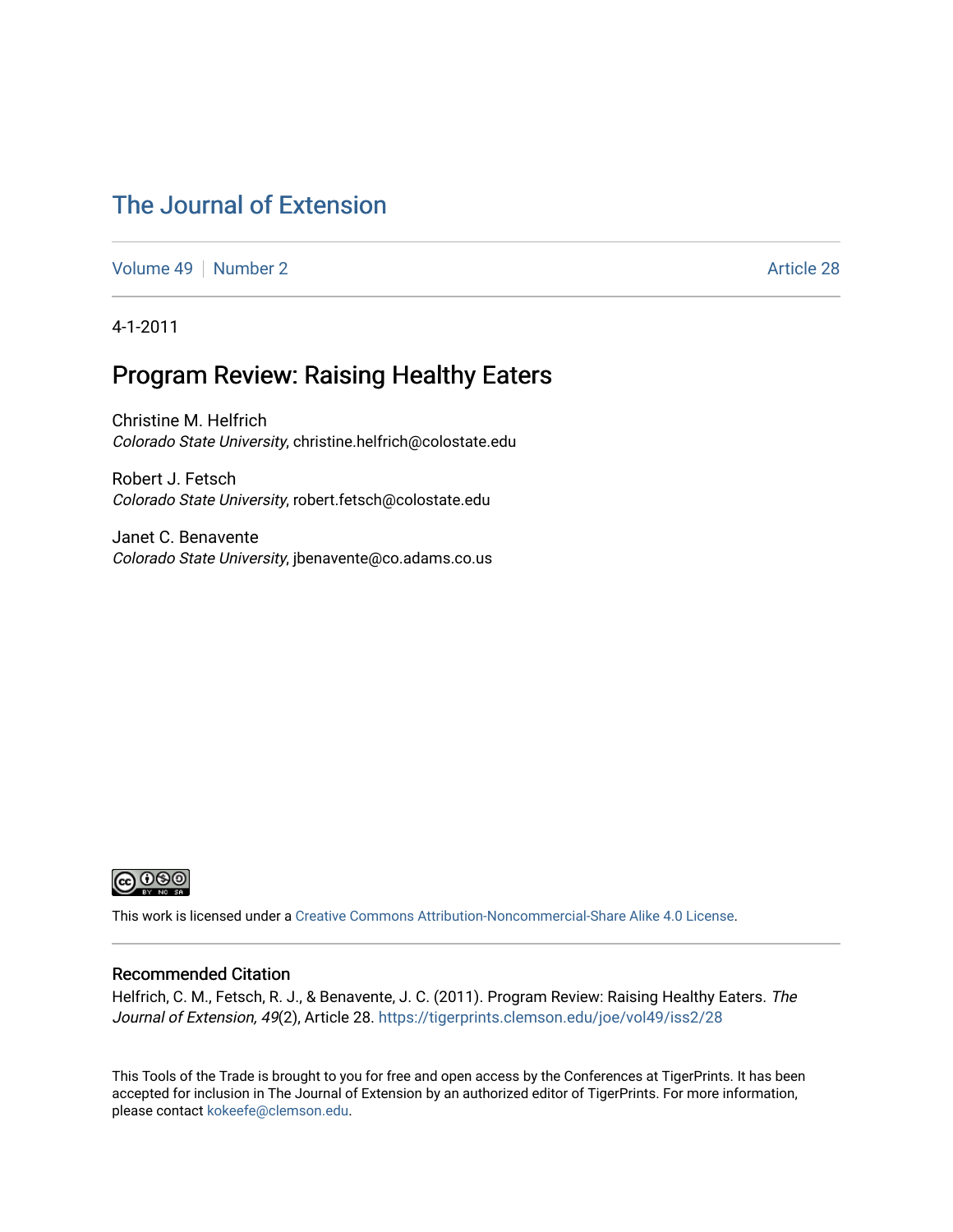

# **April 2011 Volume 49 Number 2 Article Number 2TOT5**

[Return to Current Issue](http://www.joe.org:80/joe/2011april/)

# **Program Review: Raising Healthy Eaters**

**Christine M. Helfrich**

Graduate Student Department of Human Development & Family Studies [christine.helfrich@colostate.edu](mailto:christine.helfrich@colostate.edu)

#### **Robert J. Fetsch**

Professor & Extension Specialist Department of Human Development & Family Studies [robert.fetsch@colostate.edu](mailto:robert.fetsch@colostate.edu)

**Janet C. Benavente** Extension Agent, Family and Consumer Sciences Adams County [jbenavente@co.adams.co.us](mailto:jbenavente@co.adams.co.us)

> Colorado State University Fort Collins, Colorado

**Abstract:** The prevalence of overweight children and adults has been increasing steadily over the past three decades. Behaviors related to diet and nutrition are often established in early childhood. Toddlers most often develop healthy eating habits through parent modeling. Due to the steady increase in obesity in children, there is a clear need for nutrition and parenting programming that helps parents gain a better understanding of nutrition and feeding habits of children. In this article we review the curriculum Raising Healthy Eaters, a program that integrates parenting and nutrition.

# **Need for Integrated Parenting and Nutrition Programs**

The prevalence of obese or overweight children and adults has been a steadily increasing problem in the U.S. over the last three decades. In 2002, 16.5% of children were considered overweight (Hedley et al., 2004). Although the development of obesity is complex, a major component is poor eating habits. Children tend to have diets low in vegetables, fruits, and milk, and high in sweetened beverages (Lin, 2005). Because behaviors related to diet develop early in life and are modeled by family members, it is critical to begin setting limits and boundaries on eating habits during early childhood (Horodynski & Stommel, 2005).

Parents of overweight or obese children have identified barriers that affect their ability to model healthy eating behaviors for their children. Perhaps the greatest barrier to developing healthy eating behaviors is lack of knowledge, training, and experience. Parents reported that lacking knowledge about nutrition limits their ability to buy, prepare, or introduce their children to healthier foods (Birkett, Johnson, Thompson, & Oberg, 2004). Parents who understand both feeding and nutrition are more likely to help children make healthy food choices (Horodynski & Stommel, 2005). Parents also reported lacking knowledge of normal child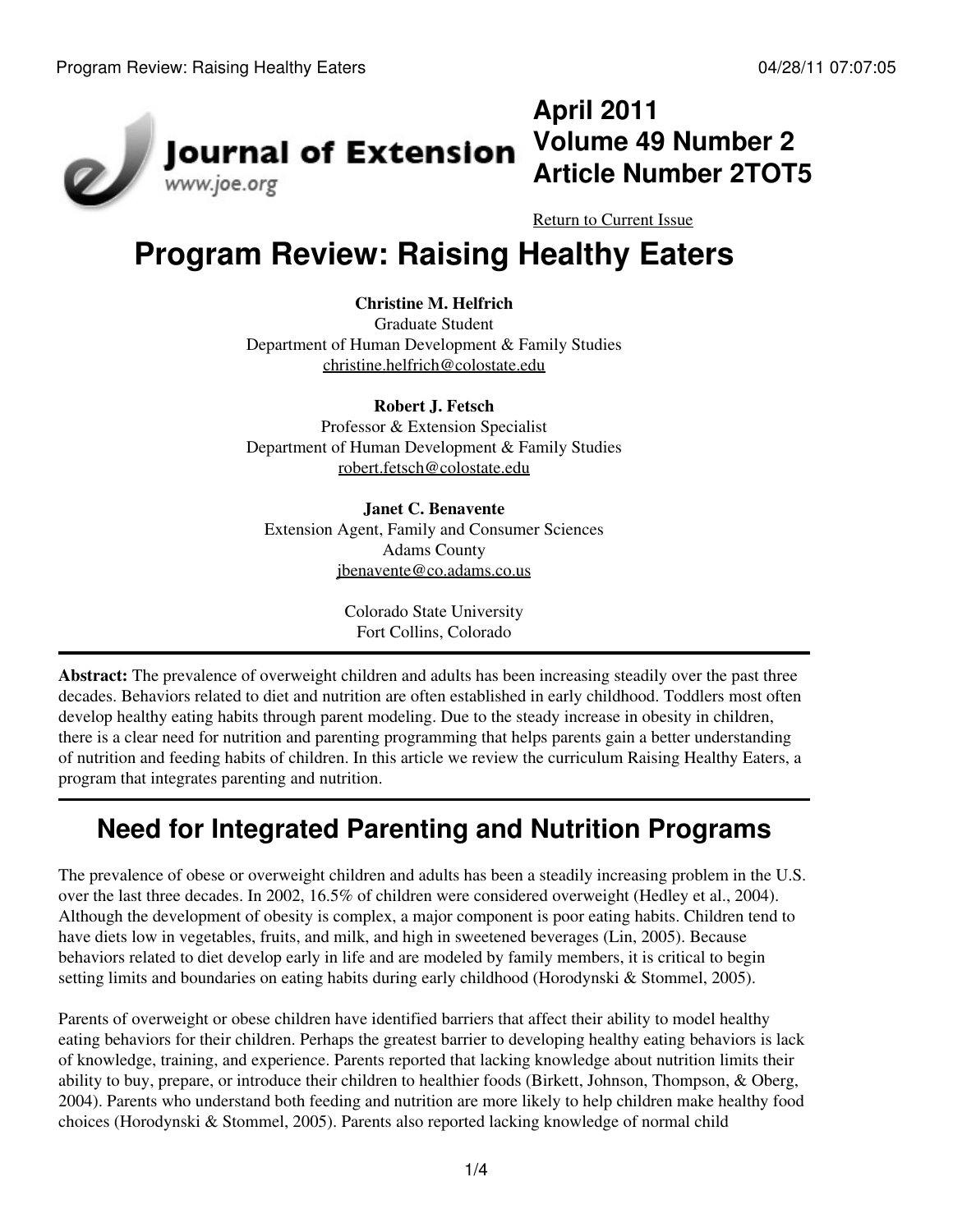#### Program Review: Raising Healthy Eaters **Contract Contract Contract Contract Contract Contract Contract Contract Contract Contract Contract Contract Contract Contract Contract Contract Contract Contract Contract Contract Co**

development and using food as a parenting tool to calm, reward, and nurture children (Chamberlin, Sherman, Jain, Powers, & Whitaker, 2002). Similarly, parents who have difficulty setting limits with children and who lack knowledge or ability to discipline children tend to give in to their children rather than set limits with their children's diets (Chamberlin et al.).

There is a need for a client-centered program that addresses both nutrition and parenting issues together. Client-centered programs focus on recognizing the client's issues and helping them to explore their feelings and attitudes related to their problem areas (Rogers, 1965). There is a lack of support for low-income parents in basic knowledge of healthy eating habits and parenting skills, including age-appropriate development, discipline, and limit setting (Horodynski & Stommel, 2005). There is a gap in the literature regarding the impacts of using parenting education in nutrition programming. This article is reviews a client-centered program that addresses these problemsâ Raising Healthy Eaters.

## **Program Description**

Raising Healthy Eaters was developed by Gayle Coleman, Nutrition Education Program Specialist, University of Wisconsin Extension, and Heather Harvey, Windsor-Essex County Health Unit. The goals of the program are to help parents gain knowledge, skills, and confidence to promote the development of healthy eating habits within their families. The objectives of the program are to reduce sweetened beverage consumption and increase fruit and vegetable intake in children (Harvey & Coleman, 2008). Raising Healthy Eaters emphasizes facilitating group discussions with parents that focus on nutrition, eating behaviors, and parenting.

The Raising Healthy Eaters curriculum is based on the Social Cognitive Theory (SCT), a theoretical framework used frequently with research on dietary determinates. SCT emphasizes the importance of interrelationship among cognitive, socioenvironmental, and behavioral factors (Ball et al., 2009). The SCT constructs of reciprocal determinism, behavioral capability, expectations, self-efficacy, observational learning, and reinforcements were combined with child development, parenting skills, nutrition, and age-appropriate feeding practices.

The Raising Healthy Eaters curriculum is learner-centered and is intended to serve low-income families with children age two to five. Parents in the program learn about helping children develop healthy eating habits, introducing new foods to children, handling choosy eaters, managing mealtime, and preparing quick and easy meals. The curriculum is provided to parents via eight weekly small group lessons.

# **Evaluation of Pilot Study**

Only one study was found that tested the effectiveness of Raising Healthy Eaters (Harvey & Coleman, 2008). The program evaluation targeted low-income parents with children between the ages of two and five. Participants included 29 parents: 27 mothers, one father, and one grandmother (28 females and one male). Participants included 74% white non-Hispanic, 22% Hispanic, and 4% Native American. Eighty percent of participants were in one or more programs for low-income audiences, such as WIC, Head Start, food stamps, and free or reduced-price school meals. Similarly, in a study that focused on the Family Nutrition Program, the majority of participants were female, never married, unemployed, and reasonably educated (Steinhaus, Brunt, Pankow, Garden-Robinson, & Terbizan, 2009).

In the pilot study, University of Wisconsin-Extension Family and Consumer Science educators taught Raising Healthy Eaters in eight weekly 60- to 90-minutes lessons. Participants completed the Feeding Self-Efficacy Questionnaire and the Child-Parent Mealtime Behavior Questionnaire before the first and after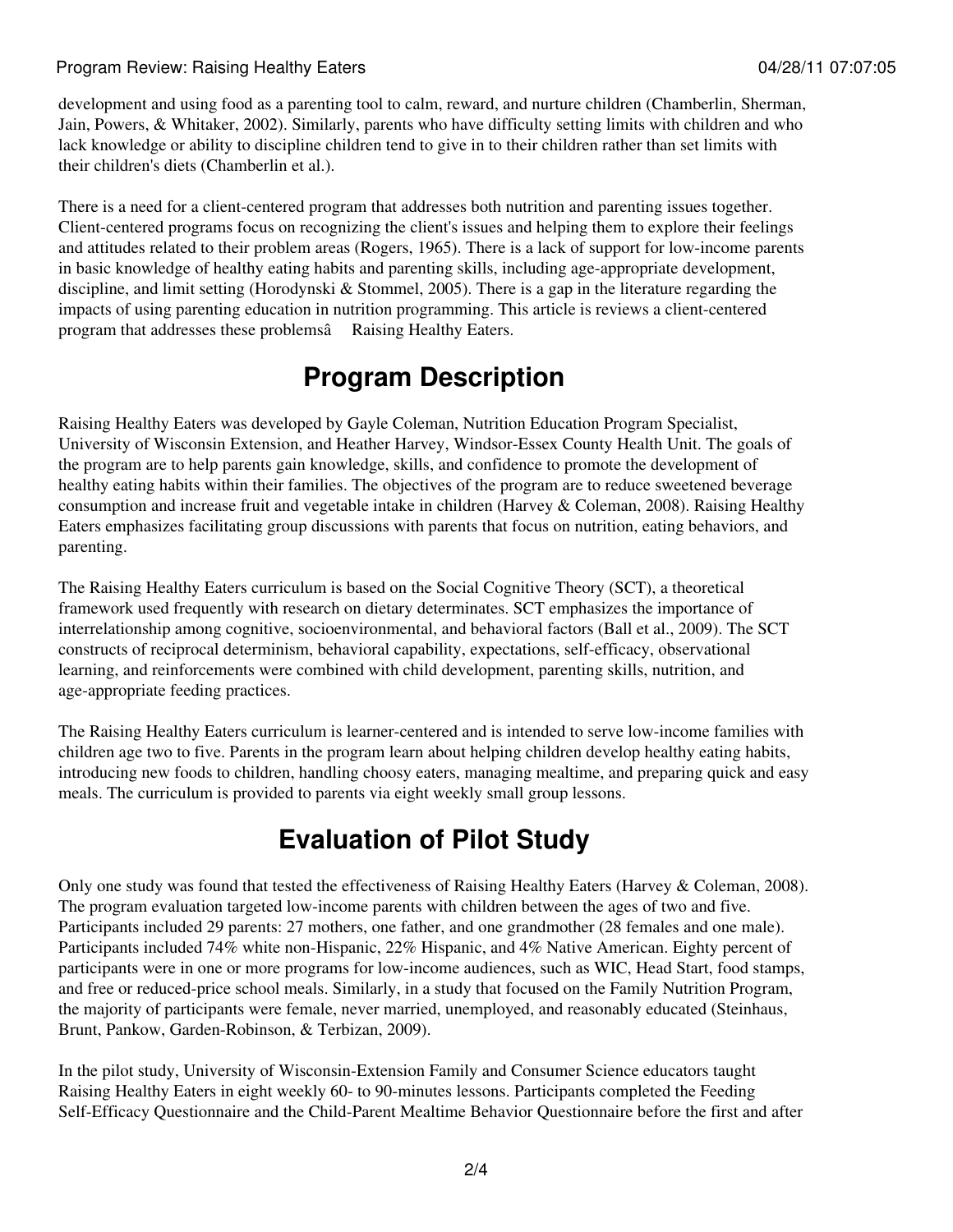#### Program Review: Raising Healthy Eaters **Contract Contract Contract Contract Contract Contract Contract Contract Contract Contract Contract Contract Contract Contract Contract Contract Contract Contract Contract Contract Co**

the last lessons. Parents were asked to self-report to trained non-facilitator paraprofessionals what their child ate over the last 24 hours. The paraprofessionals used a "three-pass method" to obtain dietary recalls. In a "three-pass method" an interviewer asks a respondent several times over the course of a day to search their memory in order to increase the retrieval of the requested information (Jonnalagadda et al., 2000).

### **Results**

Due to the small sample size, significant changes were not evident in the results; however, participants reported increased knowledge of age-appropriate feeding practices (p<. 05). Participants reported increasing their confidence in offering their child healthy choices and in getting their child to try vegetables and new foods ( $p < .05$ ). There was an increase in the number of meals when the television was turned off ( $p < .01$ ). Participants reported trying new foods with their children, serving smaller portions, and making more healthful choices (Harvey & Coleman, 2008).

### **Discussion**

Raising Healthy Eaters has been empirically studied once with 29 parents. The curriculum shows some strengths that encourage implementation by Extension faculty. The curriculum is based on Social Cognitive Theory. A pilot study shows promise in reaching the goals of the program, namely to help parents gain knowledge, skills, and confidence to promote the development of healthy eating habits within their families, as seen in the change in age-appropriate feeding practices and increased confidence in providing healthy eating habits. Further research is needed to test its effectiveness with experimental and wait-list control groups and with larger samples of mothers and fathers with different economic classes and cultural backgrounds.

### **References**

Ball, K., MacFarlane, A., Crawford, D., Savige, G., Andrianopoulos, N., & Worsley, A. (2009). Can social cognitive theory constructs explain socio-economic variations in adolescent eating behaviours? A mediation analysis. *Health Education Research*, 24(3), 496-506.

Birkett, D., Johnson, D., Thompson, J., & Oberg, D. (2004). Reaching low-income families: Focus group results provide direction for a behavioral approach to WIC services. *Journal of the American Dietetic Association*, 104(8), 1277-1280.

Chamberlin, L., Sherman, S., Jain, A., Powers, S., & Whitaker, R. (2002). The challenge of preventing and treating obesity in low-income, preschool children: Perceptions of WIC health care professionals. *Archives of Pediatrics & Adolescent Medicine*, 15*6*(7), 662-668.

Harvey, H., & Coleman, G. (2008). Raising Healthy Eaters: A parenting and nutrition curriculum. *Journal of Nutrition Education & Behavior*, 40(1), 52-53.

Hedley, A., Ogden, C., Johnson, C., Carroll, M., Curtin L., & Flegal, K. (2004). Prevalence of overweight and obesity among U.S. children, adolescents, and adults, 1999-2002. *Journal of the American Medical Association* 291(23), 2847-2850.

Horodynski, M., & Stommel, M. (2005). Nutrition education aimed at toddlers: An intervention study. *Pediatric Nursing*, 31(5), 364.